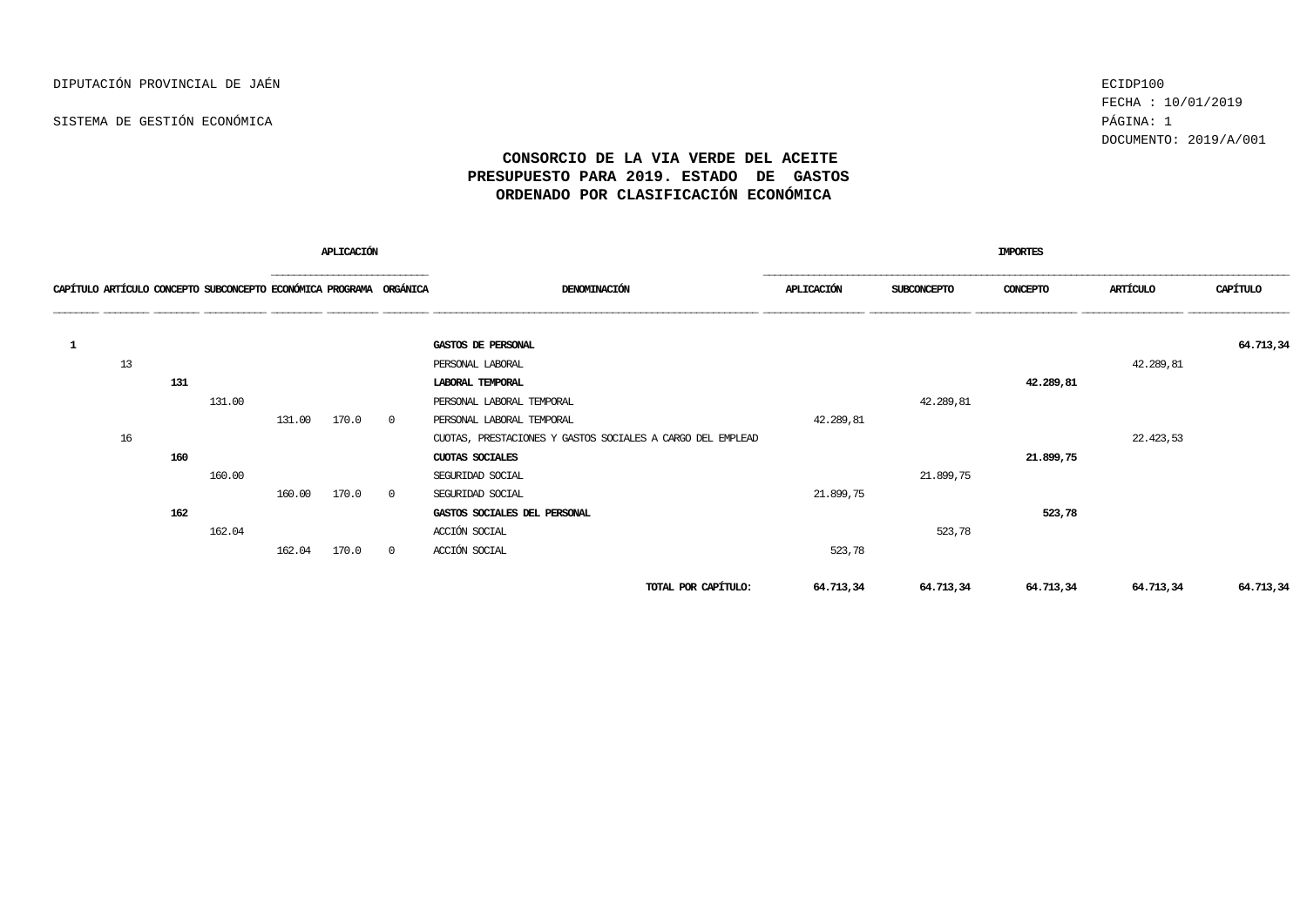FECHA : 10/01/2019 DOCUMENTO: 2019/A/001

|                                                                    |    |     |        |        | APLICACIÓN |          |                                                          | <b>IMPORTES</b> |                    |           |             |           |  |  |
|--------------------------------------------------------------------|----|-----|--------|--------|------------|----------|----------------------------------------------------------|-----------------|--------------------|-----------|-------------|-----------|--|--|
| CAPÍTULO ARTÍCULO CONCEPTO SUBCONCEPTO ECONÓMICA PROGRAMA ORGÁNICA |    |     |        |        |            |          | DENOMINACIÓN                                             | APLICACIÓN      | <b>SUBCONCEPTO</b> | CONCEPTO  | ARTÍCULO    | CAPÍTULO  |  |  |
| $\mathbf{2}$                                                       |    |     |        |        |            |          | GASTOS CORRIENTES EN BIENES Y SERVICIOS                  |                 |                    |           |             | 55.796,07 |  |  |
|                                                                    | 20 |     |        |        |            |          | ARRENDAMIENTOS Y CÁNONES                                 |                 |                    |           | 13.519,61   |           |  |  |
|                                                                    |    | 200 |        |        |            |          | ARRENDAMIENTOS DE TERRENOS Y BIENES NATURALES            |                 |                    | 13,108,81 |             |           |  |  |
|                                                                    |    |     | 200.00 |        |            |          | ARRENDAMIENTOS DE TERRENOS Y BIENES NATURALES            |                 | 13.108,81          |           |             |           |  |  |
|                                                                    |    |     |        | 200.00 | 170.0      | $\Omega$ | ARRENDAMIENTOS DE TERRENOS Y BIENES NATUR                | 13.108,81       |                    |           |             |           |  |  |
|                                                                    |    | 202 |        |        |            |          | ARRENDAMIENTOS DE EDIFICIOS Y OTRAS CONSTRUCCIONES       |                 |                    | 205,40    |             |           |  |  |
|                                                                    |    |     | 202.00 |        |            |          | ARRENDAMIENTOS DE EDIFICIOS Y OTRAS CONSTRUCCIONES       |                 | 205,40             |           |             |           |  |  |
|                                                                    |    |     |        | 202.00 | 170.0      | $\Omega$ | ARRENDAMIENTOS DE EDIFICIOS Y OTRAS CONST                | 205,40          |                    |           |             |           |  |  |
|                                                                    |    | 203 |        |        |            |          | ARRENDAMIENTOS DE MAQUINARIA, INSTALACIONES Y UTILIAJE   |                 |                    | 205,40    |             |           |  |  |
|                                                                    |    |     | 203.00 |        |            |          | ARRENDAMIENTOS DE MAQUINARIA, INSTALCIONES Y UTILLAJE    |                 | 205,40             |           |             |           |  |  |
|                                                                    |    |     |        | 203.00 | 170.0      | $\Omega$ | ARRENDAMIENTOS DE MAQUINARIA, INSTALCIONE                | 205,40          |                    |           |             |           |  |  |
|                                                                    | 21 |     |        |        |            |          | REPARACIONES, MANTENIMIENTO Y CONSERVACIÓN               |                 |                    |           | 21, 225, 78 |           |  |  |
|                                                                    |    | 210 |        |        |            |          | INFRAESTRUCTURAS Y BIENES NATURALES                      |                 |                    | 17.817,42 |             |           |  |  |
|                                                                    |    |     | 210.00 |        |            |          | CONSERVACIÓN DE INFRAESTRUCTURAS Y BIENES NATURALES      |                 | 17.817,42          |           |             |           |  |  |
|                                                                    |    |     |        | 210.00 | 170.0      | $\Omega$ | CONSERVACIÓN DE INFRAESTRUCTURAS Y BIENES                | 17.817,42       |                    |           |             |           |  |  |
|                                                                    |    | 213 |        |        |            |          | MAQUINARIA, INSTALACIONES TÉCNICAS Y UTILLAJE            |                 |                    | 1.029,61  |             |           |  |  |
|                                                                    |    |     | 213.00 |        |            |          | REPARACIÓN Y MANTENIMIENTO DE MAQUINARIA E INSTALACIONES |                 | 1,029,61           |           |             |           |  |  |
|                                                                    |    |     |        | 213.00 | 170.0      | $\Omega$ | REPARACIÓN Y MANTENIMIENTO DE MAQUINARIA                 | 1.029.61        |                    |           |             |           |  |  |
|                                                                    |    | 214 |        |        |            |          | <b>ELEMENTOS DE TRANSPORTE</b>                           |                 |                    | 2.378,75  |             |           |  |  |
|                                                                    |    |     | 214.00 |        |            |          | REPARACIÓN Y CONSERVACIÓN DE VEHÍCULOS                   |                 | 2.378,75           |           |             |           |  |  |
|                                                                    |    |     |        | 214.00 | 170.0      | $\Omega$ | REPARACIÓN Y CONSERVACIÓN DE VEHÍCULOS                   | 2.378,75        |                    |           |             |           |  |  |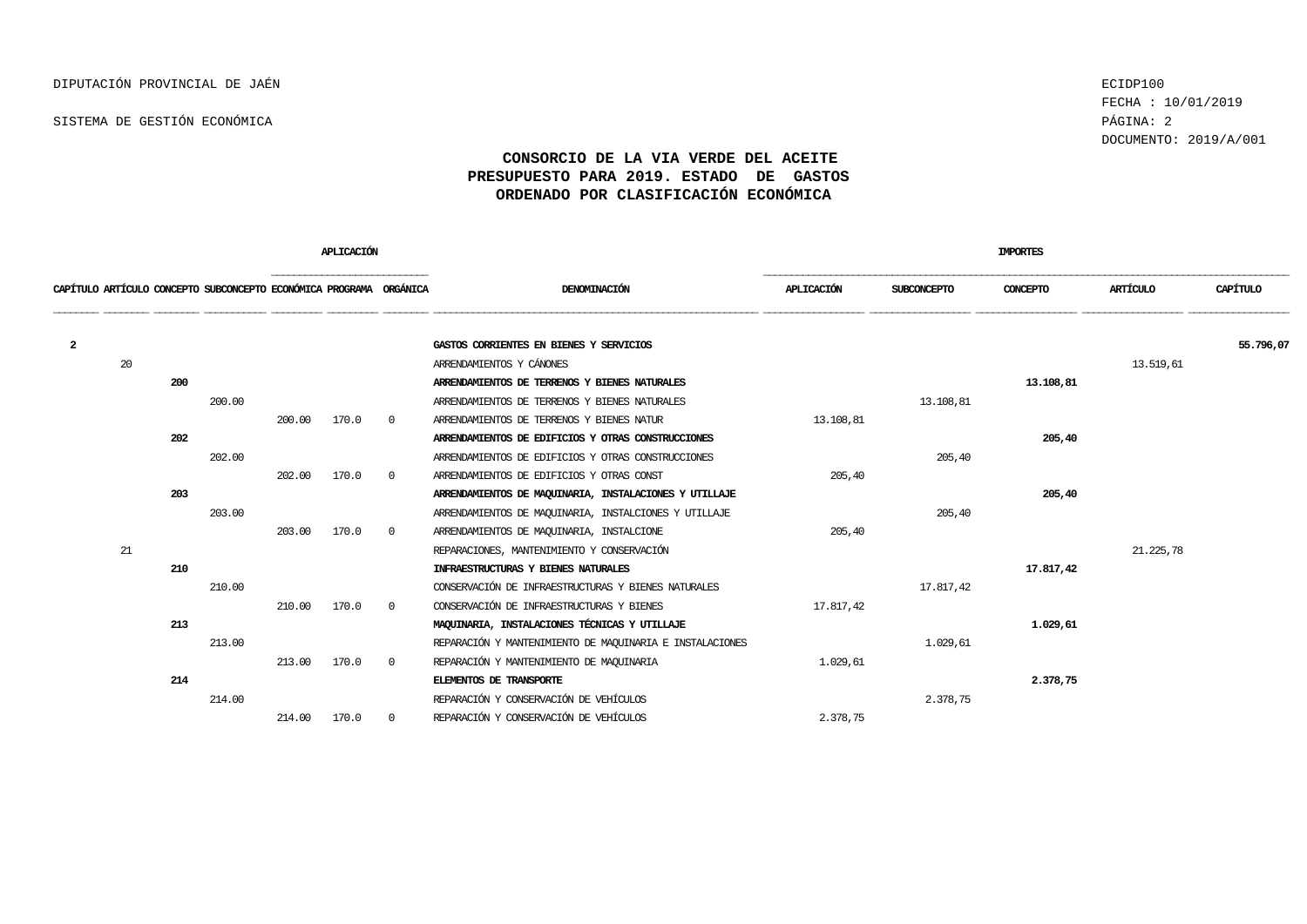FECHA : 10/01/2019 DOCUMENTO: 2019/A/001

|                                                                    |        |        | APLICACIÓN |                |                                       |            |                    | <b>IMPORTES</b> |           |          |
|--------------------------------------------------------------------|--------|--------|------------|----------------|---------------------------------------|------------|--------------------|-----------------|-----------|----------|
| CAPÍTULO ARTÍCULO CONCEPTO SUBCONCEPTO ECONÓMICA PROGRAMA ORGÁNICA |        |        |            |                | DENOMINACIÓN                          | APLICACIÓN | <b>SUBCONCEPTO</b> | CONCEPTO        | ARTÍCULO  | CAPÍTULO |
| 22                                                                 |        |        |            |                | MATERIAL, SUMINISTROS Y OTROS         |            |                    |                 | 20.537,18 |          |
| 220                                                                |        |        |            |                | MATERIAL DE OFICINA                   |            |                    | 102,70          |           |          |
|                                                                    | 220.00 |        |            |                | ORDINARIO NO INVENTARIABLE            |            | 102,70             |                 |           |          |
|                                                                    |        | 220.00 | 170.0      | $\overline{0}$ | ORDINARIO NO INVENTARIABLE            | 102,70     |                    |                 |           |          |
| 221                                                                |        |        |            |                | <b>SUMINISTROS</b>                    |            |                    | 12.118,60       |           |          |
|                                                                    | 221.00 |        |            |                | ENERGÍA ELÉCTRICA                     |            | 3.081,00           |                 |           |          |
|                                                                    |        | 221.00 | 170.0      | $\overline{0}$ | ENERGÍA ELÉCTRICA                     | 3.081,00   |                    |                 |           |          |
|                                                                    | 221.03 |        |            |                | COMBUSTIBLES Y CARBURANTES            |            | 5.135,00           |                 |           |          |
|                                                                    |        | 221.03 | 170.0      | $\overline{0}$ | COMBUSTIBLES Y CARBURANTES            | 5.135,00   |                    |                 |           |          |
|                                                                    | 221.04 |        |            |                | VESTUARIO                             |            | 616,20             |                 |           |          |
|                                                                    |        | 221.04 | 170.0      | $\overline{0}$ | VESTUARIO                             | 616,20     |                    |                 |           |          |
|                                                                    | 221.10 |        |            |                | PRODUCTOS DE LIMPIEZA Y ASEO          |            | 205,40             |                 |           |          |
|                                                                    |        | 221.10 | 170.0      | 0              | PRODUCTOS DE LIMPIEZA Y ASEO          | 205,40     |                    |                 |           |          |
|                                                                    | 221.99 |        |            |                | OTROS SUMINISTROS                     |            | 3.081,00           |                 |           |          |
|                                                                    |        | 221.99 | 170.0      | 0              | OTROS SUMINISTROS                     | 3.081,00   |                    |                 |           |          |
| 222                                                                |        |        |            |                | COMUNICACIONES                        |            |                    | 1,027,00        |           |          |
|                                                                    | 222.00 |        |            |                | SERVICIOS DE TELECOMUNICACIONES       |            | 1.027,00           |                 |           |          |
|                                                                    |        | 222.00 | 170.0      | 0              | SERVICIOS DE TELECOMUNICACIONES       | 1.027,00   |                    |                 |           |          |
| 224                                                                |        |        |            |                | PRIMAS DE SEGUROS                     |            |                    | 1.540,50        |           |          |
|                                                                    | 224.00 |        |            |                | PRIMAS DE SEGUROS                     |            | 1.540,50           |                 |           |          |
|                                                                    |        | 224.00 | 170.0      | 0              | PRIMAS DE SEGUROS                     | 1.540,50   |                    |                 |           |          |
| 225                                                                |        |        |            |                | <b>TRIBUTOS</b>                       |            |                    | 4.464,63        |           |          |
|                                                                    | 225.01 |        |            |                | TRIBUTOS DE LAS COMUNIDADES AUTÓNOMAS |            | 4.264,63           |                 |           |          |
|                                                                    |        | 225.01 | 170.0      | 0              | TRIBUTOS DE LAS COMUNIDADES AUTÓNOMAS | 4.264,63   |                    |                 |           |          |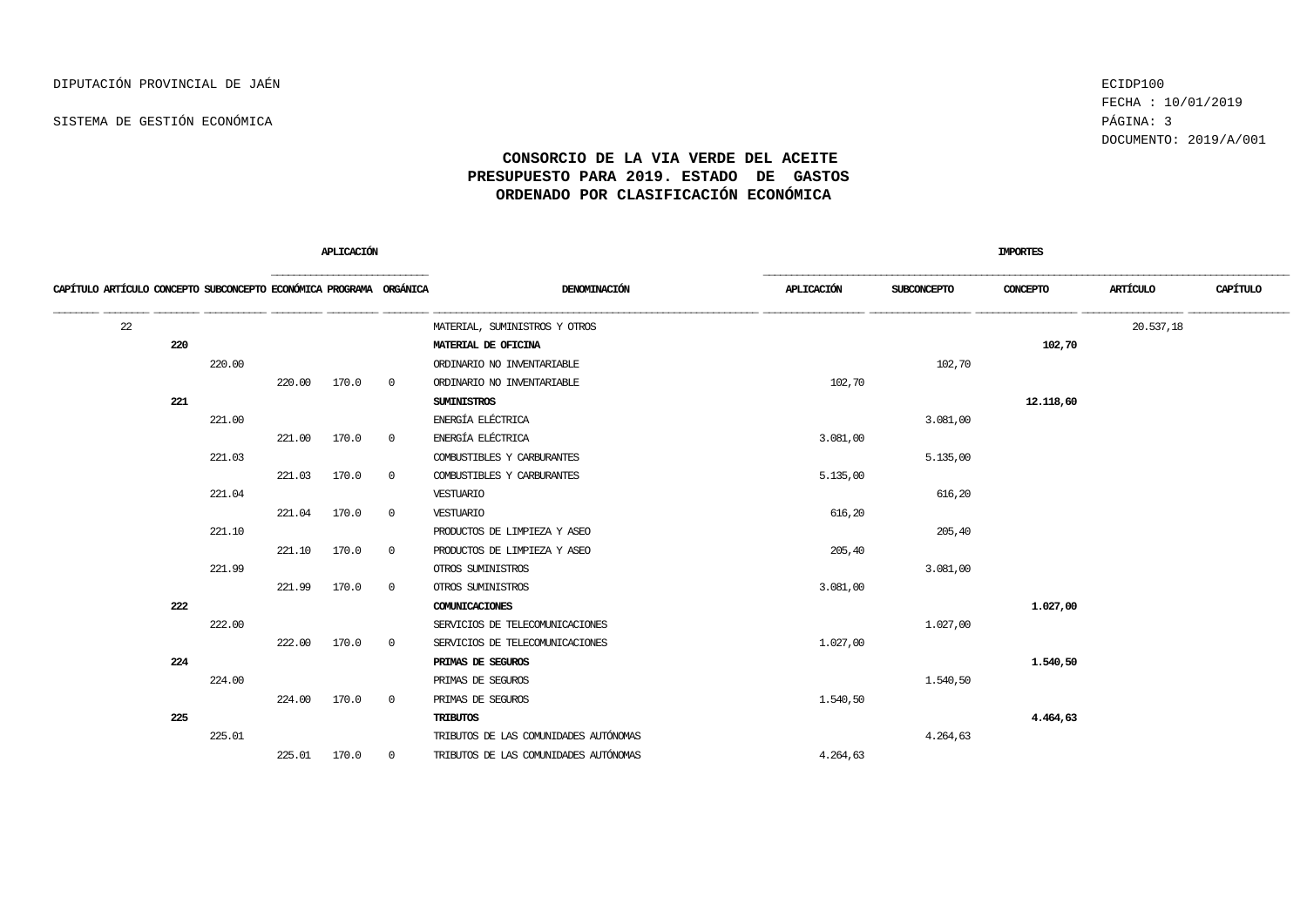FECHA : 10/01/2019 DOCUMENTO: 2019/A/001

|                                                                    |     |        |        | APLICACIÓN |                |                                                        |            | <b>IMPORTES</b> |           |           |           |  |  |
|--------------------------------------------------------------------|-----|--------|--------|------------|----------------|--------------------------------------------------------|------------|-----------------|-----------|-----------|-----------|--|--|
| CAPÍTULO ARTÍCULO CONCEPTO SUBCONCEPTO ECONÓMICA PROGRAMA ORGÁNICA |     |        |        |            |                | DENOMINACIÓN                                           | APLICACIÓN | SUBCONCEPTO     | CONCEPTO  | ARTÍCULO  | CAPÍTULO  |  |  |
|                                                                    |     | 225.02 |        |            |                | TRIBUTOS DE LAS ENTIDADES LOCALES                      |            | 200,00          |           |           |           |  |  |
|                                                                    |     |        | 225.02 | 170.0      | $\overline{0}$ | TRIBUTOS DE LAS ENTIDADES LOCALES                      | 200,00     |                 |           |           |           |  |  |
|                                                                    | 226 |        |        |            |                | GASTOS DIVERSOS                                        |            |                 | 718,90    |           |           |  |  |
|                                                                    |     | 226.99 |        |            |                | OTROS GASTOS DIVERSOS                                  |            | 718,90          |           |           |           |  |  |
|                                                                    |     |        | 226.99 | 170.0      | $\overline{0}$ | OTROS GASTOS DIVERSOS                                  | 718,90     |                 |           |           |           |  |  |
|                                                                    | 227 |        |        |            |                | TRABAJOS REALIZADOS POR OTRAS EMPRESAS Y PROFESIONALES |            |                 | 564,85    |           |           |  |  |
|                                                                    |     | 227.06 |        |            |                | ESTUDIOS Y TRABAJOS TÉCNICOS                           |            | 564,85          |           |           |           |  |  |
|                                                                    |     |        | 227.06 | 170.0      | $\overline{0}$ | ESTUDIOS Y TRABAJOS TÉCNICOS                           | 564,85     |                 |           |           |           |  |  |
| 23                                                                 |     |        |        |            |                | INDEMNIZACIONES POR RAZÓN DEL SERVICIO                 |            |                 |           | 513,50    |           |  |  |
|                                                                    | 230 |        |        |            |                | <b>DIETAS</b>                                          |            |                 | 513,50    |           |           |  |  |
|                                                                    |     | 230.20 |        |            |                | DEL PERSONAL NO DIRECTIVO                              |            | 513,50          |           |           |           |  |  |
|                                                                    |     |        | 230.20 | 170.0      | $\overline{0}$ | PERSONAL NO DIRECTIVO                                  | 513,50     |                 |           |           |           |  |  |
|                                                                    |     |        |        |            |                | TOTAL POR CAPÍTULO:                                    | 55.796,07  | 55.796,07       | 55.796,07 | 55.796,07 | 55.796,07 |  |  |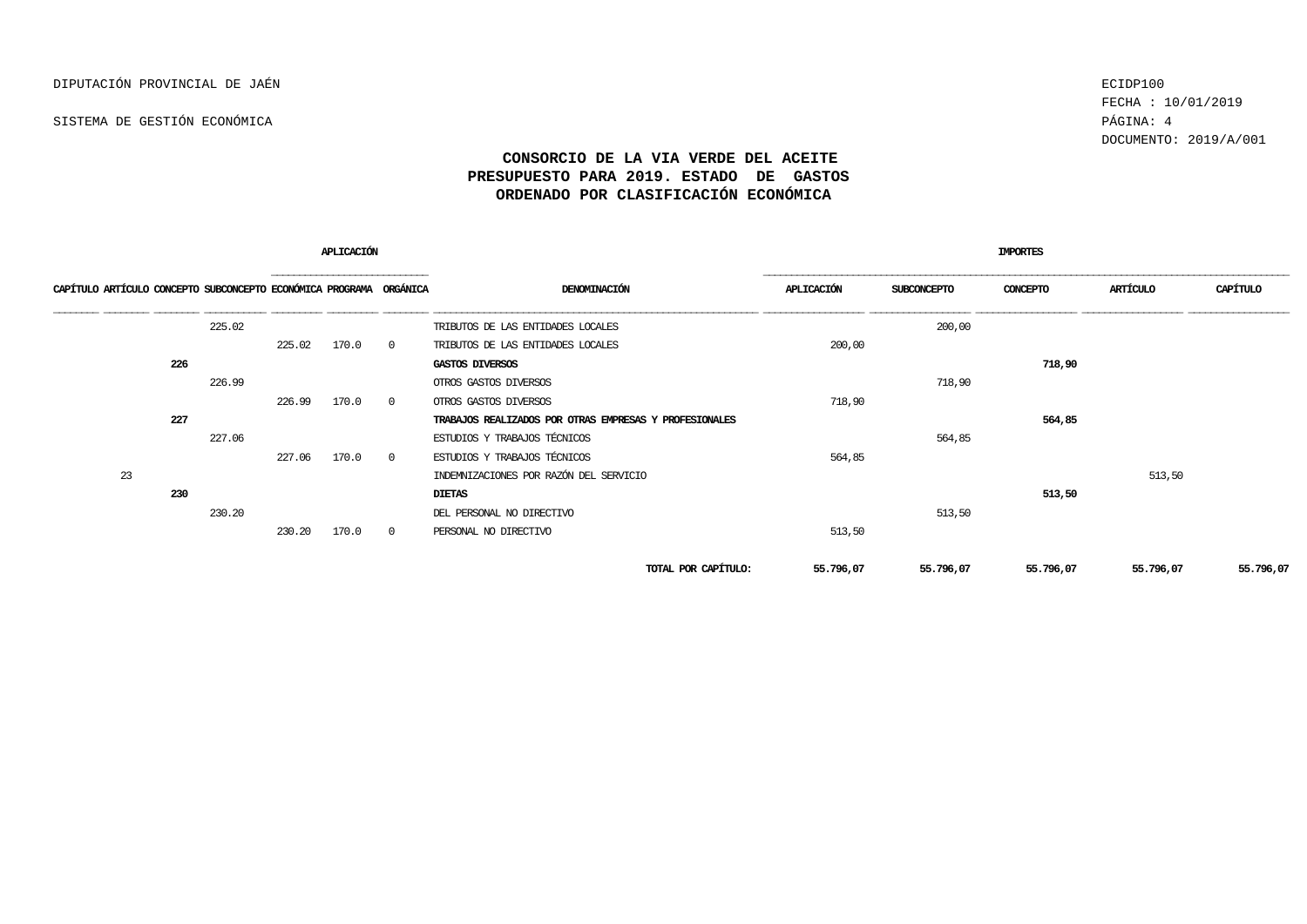DIPUTACIÓN PROVINCIAL DE JAÉN ECIDP100

SISTEMA DE GESTIÓN ECONÓMICA PÁGINA: 5

FECHA : 10/01/2019 DOCUMENTO: 2019/A/001

| <b>APLICACIÓN</b>                                                  |     |        |           |       |                |                                                |       | IMPORTES    |          |          |                   |  |  |  |
|--------------------------------------------------------------------|-----|--------|-----------|-------|----------------|------------------------------------------------|-------|-------------|----------|----------|-------------------|--|--|--|
| CAPÍTULO ARTÍCULO CONCEPTO SUBCONCEPTO ECONÓMICA PROGRAMA ORGÁNICA |     |        | --------- |       |                | DENOMINACIÓN                                   |       | SUBCONCEPTO | CONCEPTO | ARTÍCULO | _________________ |  |  |  |
|                                                                    |     |        |           |       |                | GASTOS FINANCIEROS                             |       |             |          |          | 50,00             |  |  |  |
| 35                                                                 |     |        |           |       |                | INTERESES DE DEMORA Y OTROS GASTOS FINANCIEROS |       |             |          | 50,00    |                   |  |  |  |
|                                                                    | 359 |        |           |       |                | OTROS GASTOS FINANCIEROS                       |       |             | 50,00    |          |                   |  |  |  |
|                                                                    |     | 359.00 |           |       |                | OTROS GASTOS FINANCIEROS                       |       | 50,00       |          |          |                   |  |  |  |
|                                                                    |     |        | 359.00    | 170.0 | $\overline{0}$ | OTROS GASTOS FINANCIEROS                       | 50,00 |             |          |          |                   |  |  |  |
|                                                                    |     |        |           |       |                | TOTAL POR CAPÍTULO:                            | 50,00 | 50,00       | 50,00    | 50,00    | 50,00             |  |  |  |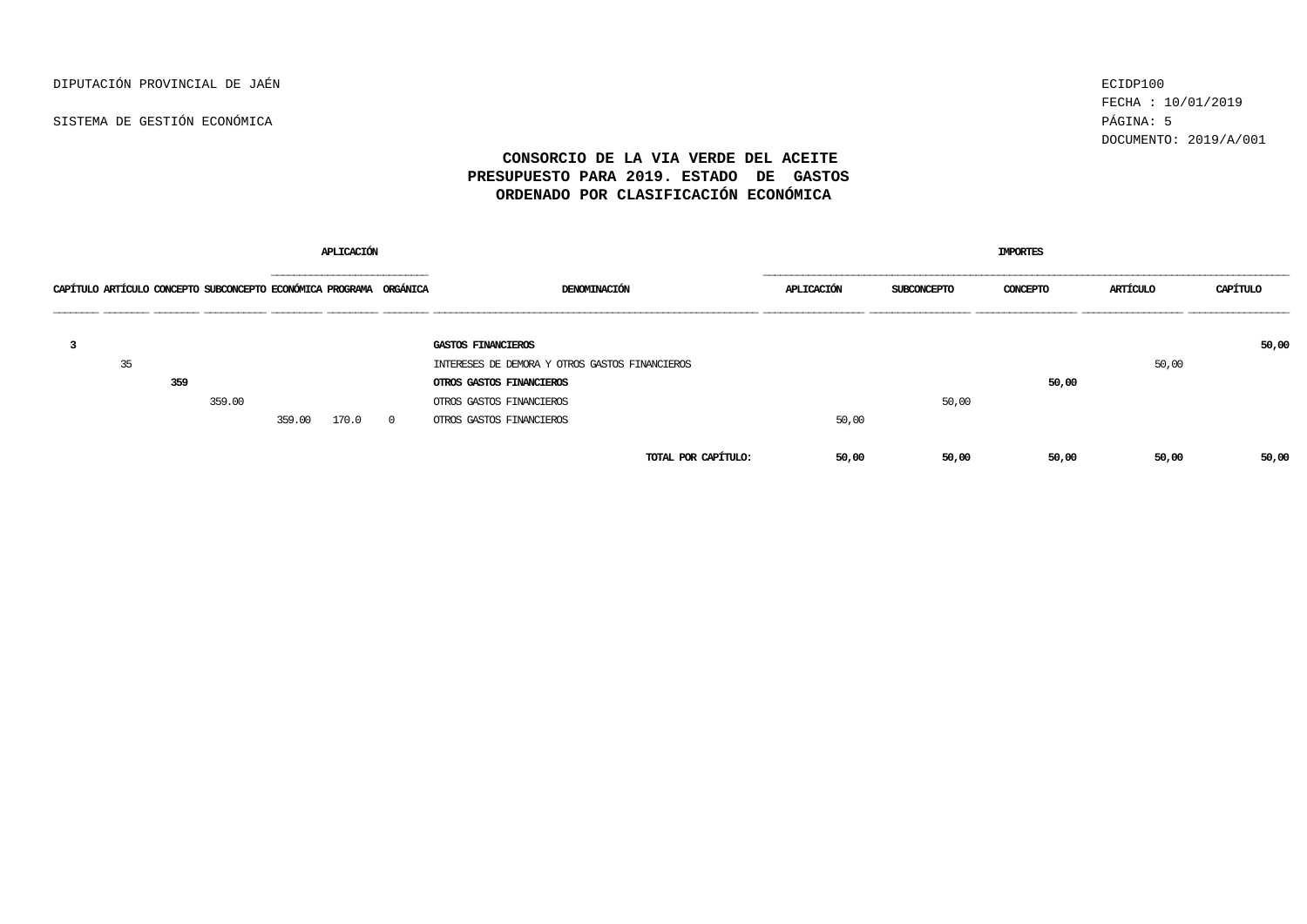FECHA : 10/01/2019 DOCUMENTO: 2019/A/001

|                                                                    |     |        |        | APLICACION |          |                                               | <b>IMPORTES</b>   |                    |          |          |        |  |  |
|--------------------------------------------------------------------|-----|--------|--------|------------|----------|-----------------------------------------------|-------------------|--------------------|----------|----------|--------|--|--|
| CAPÍTULO ARTÍCULO CONCEPTO SUBCONCEPTO ECONÓMICA PROGRAMA ORGÁNICA |     |        |        |            |          | DENOMINACIÓN                                  | <b>APLICACION</b> | <b>SUBCONCEPTO</b> | CONCEPTO | ARTÍCULO |        |  |  |
|                                                                    |     |        |        |            |          | TRANSFERENCIAS CORRIENTES                     |                   |                    |          |          | 300,00 |  |  |
| 48                                                                 |     |        |        |            |          | A FAMILIAS E INSTITUCIONES SIN FINES DE LUCRO |                   |                    |          | 300,00   |        |  |  |
|                                                                    | 480 |        |        |            |          | CUOTA ASOCIACIÓN VÍAS VERDES ANDALUZAS        |                   |                    | 300,00   |          |        |  |  |
|                                                                    |     | 480.00 |        |            |          | CUOTA ASOCIACIÓN VÍAS VERDES ANDALUZAS        |                   | 300,00             |          |          |        |  |  |
|                                                                    |     |        | 480.00 | 170.0      | $\Omega$ | CUOTA ASOCIACIÓN VÍAS VERDES ANDALUZAS        | 300,00            |                    |          |          |        |  |  |
|                                                                    |     |        |        |            |          | TOTAL POR CAPÍTULO:                           | 300,00            | 300,00             | 300,00   | 300,00   | 300,00 |  |  |